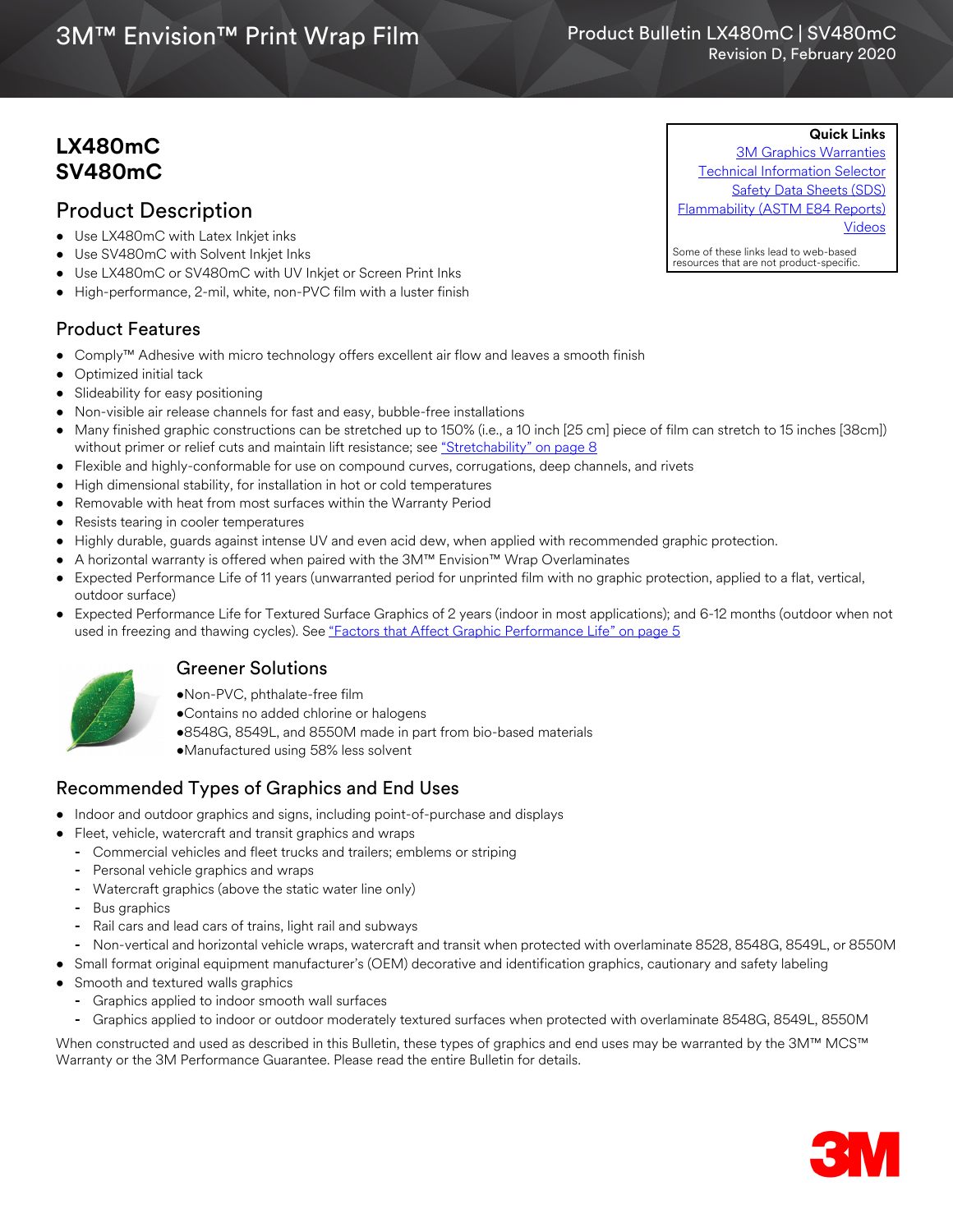# Recommended Compatible Products

# Graphic Protection

The recommended graphic protection options for 3M™ Wrap Films LX480mC and SV480mC are the following Envision™ Wrap Overlaminates, designed for optimal compatibility and conformability:

- [3M™ Envision™ Gloss Wrap Overlaminate 8548G](http://multimedia.3m.com/mws/media/558531O/product-bulletin-gp-1.pdf) *with horizontal vehicle warranty*
- [3M™ Envision™ Luster Wrap Overlaminate 8549L](http://multimedia.3m.com/mws/media/558531O/product-bulletin-gp-1.pdf) *with horizontal vehicle warranty*
- [3M™ Envision™ Matte Wrap Overlaminate 8550M](http://multimedia.3m.com/mws/media/558531O/product-bulletin-gp-1.pdf) *with horizontal vehicle warranty*

[Alternative graphic protection options, listed below, are also compatible with LX480mC and SV480mC, however, the finished graphic may](http://multimedia.3m.com/mws/media/1095387O/3m-scotchcal-overlaminate-product-bulletin.pdf)  have lower conformability:

- 3M™ Scotchcal™ Gloss Overlaminate 8518
- [3M™ Scotchcal™ Luster Overlaminate 8519](http://multimedia.3m.com/mws/media/1095387O/3m-scotchcal-overlaminate-product-bulletin.pdf)
- [3M™ Scotchcal™ Matte Overlaminate 8520](http://multimedia.3m.com/mws/media/1095387O/3m-scotchcal-overlaminate-product-bulletin.pdf)
- [3M™ Scotchcal™ Gloss Overlaminate 8528](http://multimedia.3m.com/mws/media/1095387O/3m-scotchcal-overlaminate-product-bulletin.pdf) *with horizontal vehicle warranty*
- 3M™ Décor Overlaminate 8600
- [3M™ Scotchcal™ Ultra Matte Overlaminate 8915](http://multimedia.3m.com/mws/media/1095387O/3m-scotchcal-overlaminate-product-bulletin.pdf)
- [3M™ Screen Print Matte Clear 1930](http://multimedia.3m.com/mws/media/12348O/1900-solvent-screen-print-ink-line-and-four-color-clears.pdf)
- [3M™ Screen Print UV Gloss Clear 9800CL](http://multimedia.3m.com/mws/media/381379O/9800-uv-screen-print-ink-line-and-four-color-clears.pdf)
- [3M™ Screen Print Gloss Clear 1920DR](http://multimedia.3m.com/mws/media/12348O/1900-solvent-screen-print-ink-line-and-four-color-clears.pdf)
- [3M™ Screen Print UV Gloss Clear 9740i](https://multimedia.3m.com/mws/media/788729O/uv-clear-inkjet-and-screen-print.pdf)
- [3M™ Screen Print Matte Clear 9730UV](https://multimedia.3m.com/mws/media/788729O/uv-clear-inkjet-and-screen-print.pdf)

## Application Tapes

See [3M Instruction Bulletin AT-1](http://multimedia.3m.com/mws/media/1032943O/instruction-bulletin-at-1-application-tables.pdf) to determine what application tape is recommend for the film or finished graphic.

# Other Products

- [3M™ Edge Sealer 3950](http://multimedia.3m.com/mws/media/114158O/edge-sealer-3950-4150s-and-edge-sealer-tape-8914.pdf)
- [3M™ Edge Sealer Tape 8914](http://multimedia.3m.com/mws/media/114158O/edge-sealer-3950-4150s-and-edge-sealer-tape-8914.pdf)
- [3M™ Vehicle Channel Applicator Tool VCAT-2](http://multimedia.3m.com/mws/media/471744O/vehicle-channel-applicator-tools-vcat-2-roller-l-roller-s.pdf)
- [3M™ Roller L \(large hard roller\)](http://multimedia.3m.com/mws/media/471744O/vehicle-channel-applicator-tools-vcat-2-roller-l-roller-s.pdf)
- [3M™ Roller S \(small hard roller\)](http://multimedia.3m.com/mws/media/471744O/vehicle-channel-applicator-tools-vcat-2-roller-l-roller-s.pdf)
- **[3M™ Textured Surface Application TSA-1](https://multimedia.3m.com/mws/media/443719O/applicators-for-textured-surfaces.pdf)**
- **[3M™ Textured Surface Application TSA-2](https://multimedia.3m.com/mws/media/443719O/applicators-for-textured-surfaces.pdf)**
- [3M™ Textured Surface Application TSA-3](https://multimedia.3m.com/mws/media/443719O/applicators-for-textured-surfaces.pdf)
- [3M™ Textured Surface Application TSA-4](https://multimedia.3m.com/mws/media/443719O/applicators-for-textured-surfaces.pdf)

See the [3M Quick Reference Guide for Installation Tools](http://multimedia.3m.com/mws/media/1253928O/quick-reference-guide-film-installation-tools.pdf) for more information.

# Certificate of 3M™ MCS™ Warranty

Graphic manufacturers who produce digitally printed graphics made with all 3M Graphics Products, including 3M Ink purchased through a qualified 3M Distributor or 3M Printing Partner, may register to be recognized with a Certificate of 3M™ MCS™ Warranty. Only graphic manufacturers having a current Certificate of 3M™ MCS™ Warranty are eligible to extend this warranty to their customers.

NOTE: For non-digitally printed Finished Graphics, check your eligibility for the 3M™ MCS™ Warranty by viewing the Warranty Period found within the Product Bulletin or using the warranty selector at [www.3mgraphics.com/warranties.](www.3mgraphics.com/warranties)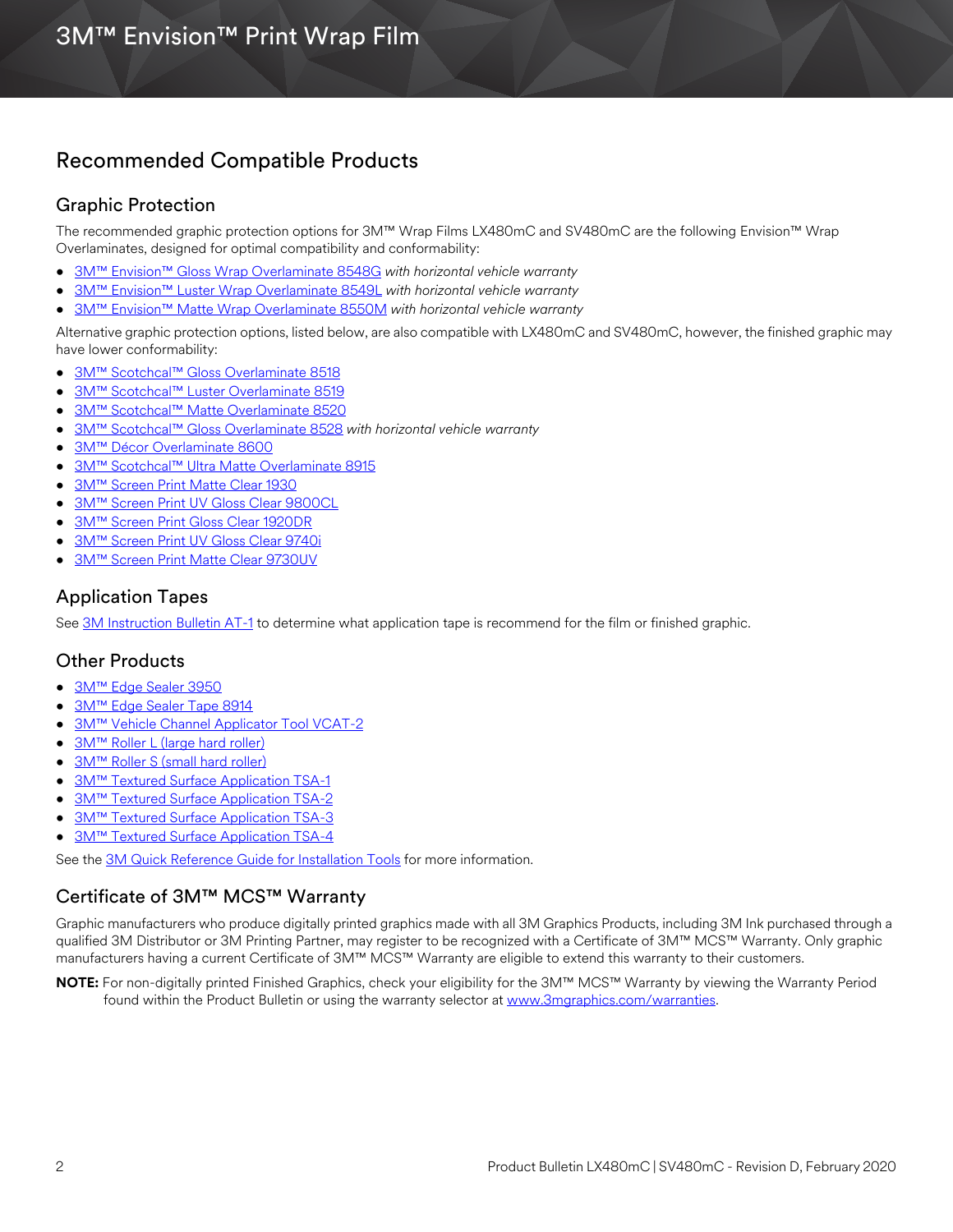# **Characteristics**

These are typical values for unprocessed product. Processing may change the values.

# <span id="page-2-0"></span>Physical Characteristics

| <b>Characteristic</b>                                     | Value                                                                                                                                                                                                                                                                                                                                                                                     |  |
|-----------------------------------------------------------|-------------------------------------------------------------------------------------------------------------------------------------------------------------------------------------------------------------------------------------------------------------------------------------------------------------------------------------------------------------------------------------------|--|
| Material                                                  | High-performance non-PVC                                                                                                                                                                                                                                                                                                                                                                  |  |
| <b>Film Color</b>                                         | White, opaque                                                                                                                                                                                                                                                                                                                                                                             |  |
| <b>Thickness</b>                                          | <b>Without adhesive:</b> 2 mil (0.05 mm)<br><b>With adhesive:</b> $3-4$ mil $(0.08-0.10$ mm)                                                                                                                                                                                                                                                                                              |  |
| <b>Adhesive</b>                                           | Pressure-activated (slide, tack, snap-up, reposition) with air release channels                                                                                                                                                                                                                                                                                                           |  |
| <b>Adhesive Color</b>                                     | Gray                                                                                                                                                                                                                                                                                                                                                                                      |  |
| Liner                                                     | Polyethylene-coated paper                                                                                                                                                                                                                                                                                                                                                                 |  |
| <b>Adhesion, Typical</b><br>24 hours after<br>application | <b>ABS:</b> $2-4$ pounds/inch $(0.36-0.72 \text{ kg/cm})$<br><b>Acrylic enamel:</b> $2-4$ pounds/inch $(0.36-0.72 \text{ kg/cm})$<br>Aluminum, anodized: 5-7 pounds/inch (0.89-1.26 kg/cm)<br><b>Aluminum, etched:</b> $4-6$ pounds/inch (0.72-1.08 kg/cm)<br>Fruehauf pre-painted panels: 2-4 pounds/inch (0.36-0.72 kg/cm)<br>Automotive clear coats: 3-5 pounds/inch (0.54-0.89 kg/cm) |  |
| <b>Tensile Strength</b>                                   | 11–13 pounds/inch at 73 °F (1.98–2.34 kg/cm at 23 °C)                                                                                                                                                                                                                                                                                                                                     |  |
| Chemical<br><b>Resistance</b>                             | Resists mild alkalis, mild acids, and salt<br>Excellent resistance to water (does not include immersion)<br>Resists occasional fuel spills                                                                                                                                                                                                                                                |  |
| <b>Flammability</b>                                       | ASTM E84 report: SV480mC, LX480mC or go to the On-line Product Cata-<br>log at 3M.com/graphics<br>All other test reports: call 1-800-328-3908                                                                                                                                                                                                                                             |  |

# Application Characteristics

| <b>Characteristic</b>                                 | Value                                                                                                                                                                                                                                                                                                                                                                                                                                                                                                                                                                                                                                       |
|-------------------------------------------------------|---------------------------------------------------------------------------------------------------------------------------------------------------------------------------------------------------------------------------------------------------------------------------------------------------------------------------------------------------------------------------------------------------------------------------------------------------------------------------------------------------------------------------------------------------------------------------------------------------------------------------------------------|
| <b>Finished Graphic Application</b><br>Recommendation | Sign and vehicle applications:<br><b>Surface type:</b> flat, with and without rivets, simple curves, compound<br>curves, deep channels and corrugations<br><b>Substrate type:</b> ABS resins, aluminum, chrome, glass, fiberglass rein-<br>forced plastics, paint (check adhesion to powder-coated or water-<br>based paints), fiberglass with gel coat<br><b>Application method: Dry</b><br>Application temperature (air and substrate):<br>Flat without rivets: $40-105$ °F (4-40 °C)<br>Curves or corrugations with rivets: 50-105 °F (10-40 °C)<br>Compound curves and/or watercraft: 60-95 °F (16-35 °C)<br>Walls: 40-100 °F (4-38 °C) |
| <b>Applied Shrinkage</b>                              | Less than 0.015 inches (0.4 mm)                                                                                                                                                                                                                                                                                                                                                                                                                                                                                                                                                                                                             |
| <b>Temperature Range After</b><br><b>Application</b>  | -65 to +225 °F (-60 to +107 °C) (not for extended periods of time at the<br>extremes)                                                                                                                                                                                                                                                                                                                                                                                                                                                                                                                                                       |
| <b>Graphic Removal</b>                                | Removable with heat from most substrates within the Warranty Period<br>at 50 °F (10 °C) minimum (air and substrate)<br>3M makes no claims as to the ease or speed of removal.<br>See 3M Instruction Bulletin 6.5 for removal techniques.                                                                                                                                                                                                                                                                                                                                                                                                    |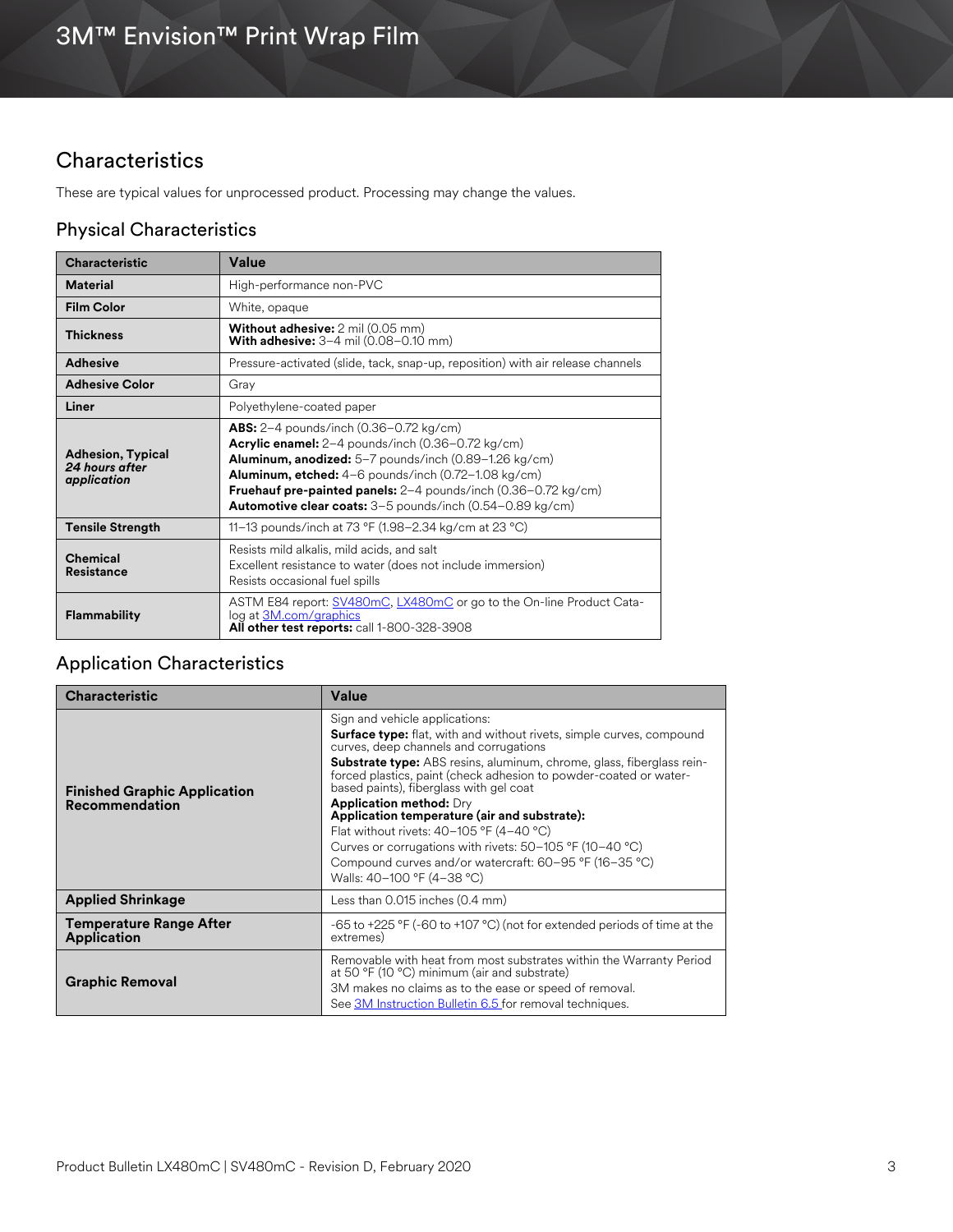# Warranty Information

## Warranty Coverage Overview

The warranty coverage for eligible graphics is based on the user both reading and following all applicable and current 3M Graphics Product and Instruction Bulletins. The warranty period for eligible graphics is as stated in the 3M Graphics Warranties Matrices at the time that the film was purchased. Information found at [3MGraphics.com/warranties](www.3mgraphics.com/warranties) includes:

- [3M Graphics Warranties Bulletin](http://multimedia.3m.com/mws/media/1034875O/3mtm-graphics-warranty-bulletin.pdf?fn=Warranty_Bulletin.pdf)
	- **-** This bulletin contains information on limitations and exceptions, and warranty period reductions for 3M Graphics Warranties. The warranty period may be reduced and stipulations may apply for certain constructions, applications, and graphic exposures as covered in this Bulletin.
- **[3M Graphics Warranties Selector](http://solutions.3m.com/wps/portal/3M/en_US/Graphics/3Mgraphics/ToolsAndSupport/Warranties/?PC_Z7_RJH9U5230GE3E02LECFTDQ02P3000000_assetType=MMM_Article&PC_Z7_RJH9U5230GE3E02LECFTDQ02P3000000_assetId=1114269959113&PC_Z7_RJH9U5230GE3E02LECFTDQ02P3000000_univid=1114269959113#Z7_RJH9U5230GE3E02LECFTDQ02P3)**
- **-** Use this selector to search for your vertical warranty period by product type, ink type, film name, and/or ink/printer platform.
- [U.S. Desert Southwest Region Map](http://multimedia.3m.com/mws/media/307873O/desert-southwest-region-defined.pdf?fn=Map_DSW.pdf)
	- **-** Use this map of hot, arid desert areas to determine if you are subject to reduced warranted durabilities.

The warranties set forth in this Bulletin are made in lieu of all other express or implied warranties, including any implied warranty of merchantability, fitness for a particular purpose, or arising out of a course of dealing, custom, or usage of trade.

# 3M Basic Product Warranty

3M Graphics Products are warranted to be free of defects in materials and manufacture at the time of shipment and to meet the specifications stated in its applicable 3M Graphics Product Bulletin and as further set forth in the [3M Graphics Warranties Bulletin.](http://multimedia.3m.com/mws/media/1034875O/3mtm-graphics-warranty-bulletin.pdf?fn=Warranty%20Bulletin.pdf)

## Limited Remedy

The limited remedy applicable to each warranty is addressed in the 3M Graphics Warranties Bulletin found at [3MGraphics.com/warranties](www.3mgraphics.com/warranties).

## Limitation of Liability

Except where prohibited by law, 3M SHALL NOT UNDER ANY CIRCUMSTANCES BE LIABLE TO PURCHASER OR USER FOR ANY DIRECT (EXCEPT FOR THE LIMITED REMEDY PROVIDED IN THE 3M GRAPHICS WARRANTIES BULLETIN), INDIRECT, SPECIAL, INCIDENTAL, OR CONSEQUENTIAL DAMAGES (INCLUDING, BUT NOT LIMITED TO, LABOR, NON-3M MATERIAL CHARGES, LOSS OF PROFITS, REVENUE, BUSINESS, OPPORTUNITY, OR GOODWILL) RESULTING FROM OR IN ANY WAY RELATED TO 3M'S GRAPHICS PRODUCTS, SERVICES, or THIS BULLETIN. This limitation of liability applies regardless of the legal or equitable theory under which such losses or damages are sought.

# Warranty Period Matrices - Inkjet

See the 3M Graphics Warranties Matrices at [3MGraphics.com/warranties,](http://solutions.3m.com/wps/portal/3M/en_US/Graphics/3Mgraphics/ToolsandSupport/Warranties/?WT.mc_id=www.3mgraphics.com/warranties) for vertical warranty period information specific to your film.

# i **IMPORTANT NOTE**

The Adhesion Test Kit must be used to test adhesion characteristics of smooth indoor walls before application in order to be eligible for the 3M™ MCS™ Warranty. See [3M Instruction Bulletin 5.37](http://multimedia.3m.com/mws/media/241610O/5-37-application-guide-to-smooth-and-textured-walls.pdf) for full details.

The 3M Smooth Interior Wall Installation Checklist (located at the end of this Bulletin) must be completed in order for the finished graphic to be eligible for the 3M™ MCS™ Warranty.

# Additional Limitations

See the 3M Graphics Warranties Bulletin at [3MGraphics.com/warranties](http://solutions.3m.com/wps/portal/3M/en_US/Graphics/3Mgraphics/ToolsandSupport/Warranties/?WT.mc_id=www.3mgraphics.com/warranties), for terms, additional limitations of your warranty, if any, information on reduced warranties for different exposures, and limitations of liability.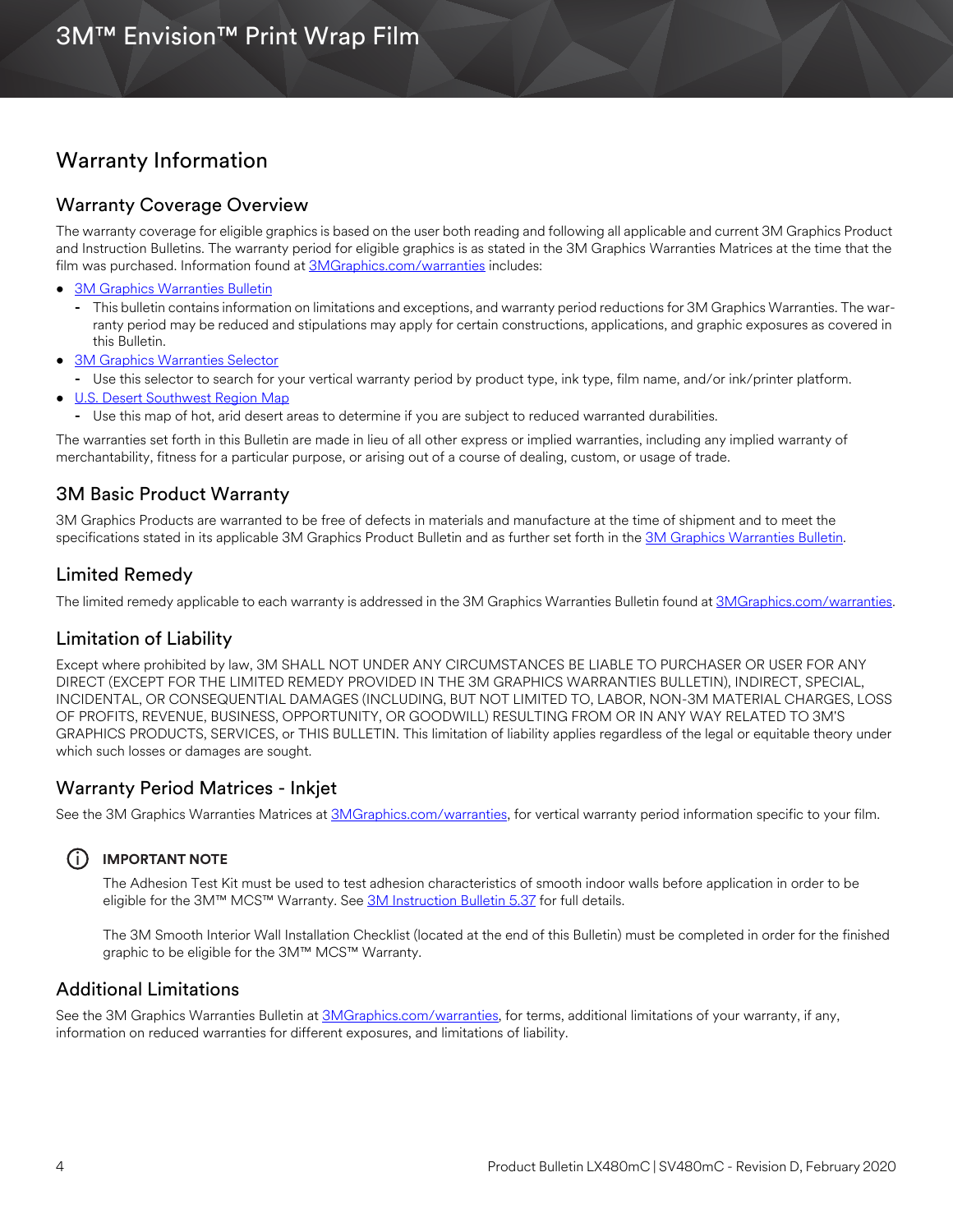# <span id="page-4-0"></span>Factors that Affect Graphic Performance Life

The actual performance life of a graphic is affected by:

- the combinations of graphics materials used.
- complete ink drying or curing.
- selection, condition and preparation of the substrate.
- surface texture.
- application methods.
- angle and direction of sun exposure.
- environmental conditions.
- cleaning or maintenance methods.

# Factors that Affect Graphic Performance Life for Textured Surface Graphics

- **Installation techniques.** Improper installation techniques result in edge curling, lifting and/or poor adhesion.
- **Adhesion for outdoor graphics.** When testing film adhesion, the film is unlikely to be durable in outdoor applications if it can be easily removed from a textured surface (using a force of <2 pound/lineal inch (0.36 kg/cm)). See [Instruction Bulletin 5.37](https://multimedia.3m.com/mws/media/241610O/5-37-application-guide-to-smooth-and-textured-walls.pdf) for the proper Textured Wall adhesion test procedure.
- **Outdoor graphics exposed to water from rain or irrigation systems.** Water can be trapped behind graphics applied outdoors, leading to lifting as well as the creation of mold.
- **Surface temperature.** Textured substrates that reach temperatures in excess of 135°F (57°C) may exhibit lifting, especially in mortar joints.
- **Texture variation.** More than 1/8 inch (3 mm) variation in high and low spots of substrate texture and mortar joints, as well as square cut or undercut mortar joints, may exhibit lifting.
- **Freezing and thawing cycles.** For a textured masonry wall that has both an indoor facing side and an outdoor facing side and no effective moisture barrier, moisture vapor transmission occurs naturally when the indoor surface has a room environment that is warmer and moister than the outdoor surface. When a graphic is applied to the outdoor wall and there are cycles of outdoor freezing and thawing, moisture can be trapped between it and the wall and result in graphic lifting, as well as in spalling both within the wall and on the outdoor facing wall. Such damage can be unsightly and costly to repair.
- **Removal.** Unsound substrates, paint, texture-finished wallboard and textured wallpaper may be damaged upon graphic removal.

# Graphics Manufacturing



Before using any equipment, always read the manufacturer's instructions for safe operation.

# Inkjet Printing

Always read and follow the ink manufacturer's written instructions on usage.

## Total Ink Coverage

The maximum recommended total ink coverage for this film is:

- **270%** when printed with all approved 3M solvent inkjet inks.
- **280%** when printed with all approved 3M UV inkjet inks.
- **250%** when printed on the Mimaki JV5 Series printer with HS ink series [\(3M Performance Guarantee\)](www.3mgraphics.com/warranties).

Do not exceed the recommended total ink coverage for the ink series used on this product. Having too high a total physical ink amount on the product results in media characteristic changes, incomplete drying, overlaminate lifting, and/or poor graphic performance. For additional details about total ink coverage, refer to the 3M Product and Instruction Bulletin for 3M inks or the [3M Performance Guarantee Matrix](www.3mgraphics.com/warranties) for OEM inks.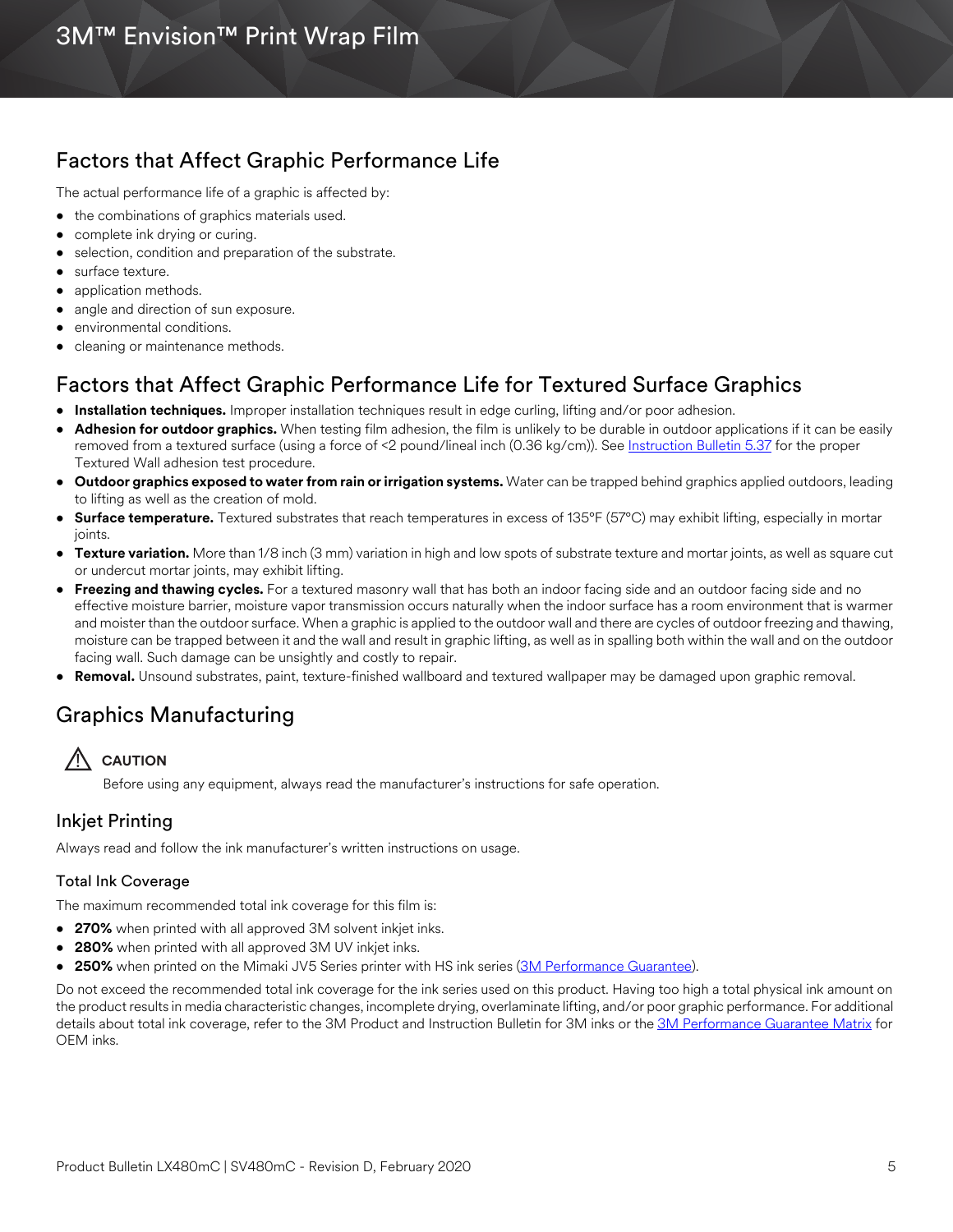# Completely Dry Graphics

## $(i)$  **IMPORTANT NOTE**

Incomplete drying or curing can result in graphic failure including curling, increased shrinkage and adhesion failure, which are not covered under any 3M Graphic Warranty.

See the ink's 3M Product and Instruction Bulletin for more details.

#### Printing on Sheeted Film

3M does not recommend inkjet printing on sheeted film because material handling can contaminate the film's surface and affect print quality.

#### Screen Printing

Formulations and processing conditions can affect ink durability. Refer to the Product and Instruction Bulletins for your ink for limitations and proper usage.

# **Cutting**

See [3M Instruction Bulletin 4.1](http://multimedia.3m.com/mws/media/12586O/4-1-scoring-and-cutting.pdf) for Sheeting, Scoring and Film Cutting details.

## Graphic Protection

Graphic protection may improve the appearance, performance and durability of the graphic. Click on the graphic protection options listed in Product Bulletin or see the [3M Graphics Market Product Catalog](http://multimedia.3m.com/mws/media/443279O/inkjet-catalog-lowres.pdf), for more information.

# i **IMPORTANT NOTE**

During installation, scratches may occur on films without graphic protection.

# Application Tapes

There are two types of application tapes. See [3M Instruction Bulletin AT-1](http://multimedia.3m.com/mws/media/1032943O/instruction-bulletin-at-1-application-tables.pdf) to determine what application tape is recommended for your film or finished graphic.

## Premasking Tape

Increases stiffness during application while preventing stretching and damage. Use when little or no liner is exposed. See 3M Instruction **Bulletin 4.3** for complete details.

## Prespacing Tape

Holds cut and weeded letters or graphics in place during application and after removing the film liner, while preventing stretching and damage. Use when large amounts of liner are exposed. See [3M Instruction Bulletin 4.3](http://multimedia.3m.com/mws/media/12587O/4-3-application-tapes-premasking-and-prespacing.pdf) for complete details.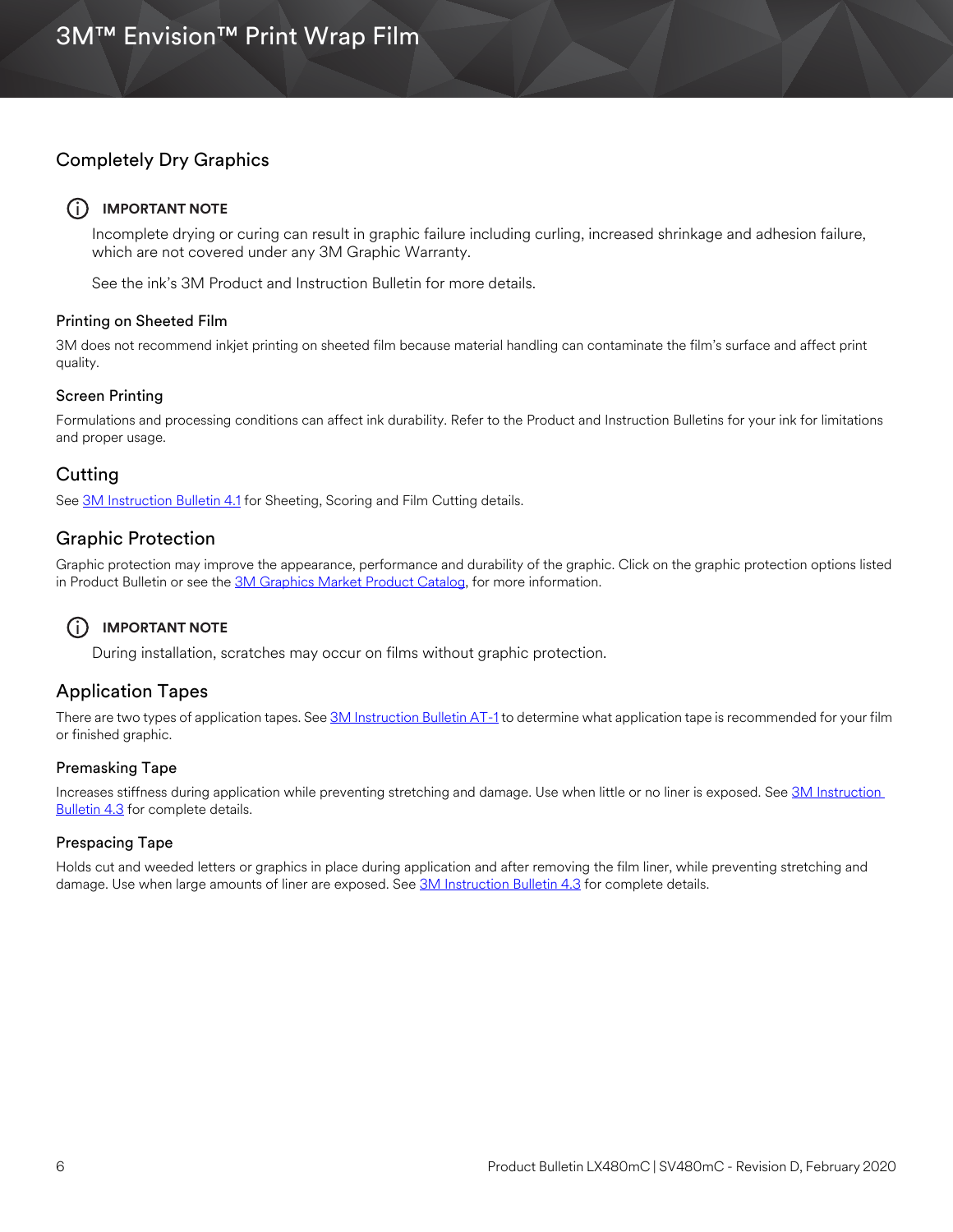# Application and Installation

In addition to other 3M Bulletins specified in this document, the following Bulletins provide details that you may need to successfully apply a graphic.

- [3M Instruction Bulletin 2.1](http://multimedia.3m.com/mws/media/12591O/2-1-design-of-graphics.pdf) Design of graphics.
- [3M Instruction Bulletin 4.22](http://multimedia.3m.com/mws/media/12768O/4-22-lamination-cold-roll.pdf) Lamination Basics for Inkjet Printed Graphics.
- [3M Instruction Bulletin 5.36](http://multimedia.3m.com/mws/media/100373O/5-36-application-techniques-for-automobiles-vans-and-buses.pdf). Application Techniques for Automobiles, Vans and Buses. Complete the 3M Pre-Installation Inspection Record found in this Instruction Bulletin prior to manufacturing or applying a graphic to an automobile, van, or bus.
- [3M Instruction Bulletin 5.37](http://multimedia.3m.com/mws/media/241610O/5-37-application-guide-to-smooth-and-textured-walls.pdf) A Guide to Understanding and Applying Graphics to Common Smooth and Textured Wall Surfaces
- [3M Instruction Bulletin 5.4.](http://multimedia.3m.com/mws/media/12597O/5-4-application-of-film-to-vehicles-special-applications.pdf) Application, Fleet Trucks.
- [3M Instruction Bulletin 5.42.](http://multimedia.3m.com/mws/media/503711O/application-special-considerations-for-watercraft.pdf) Application, Special Considerations for Watercraft. Complete the 3M Pre-Installation Inspection Record found in this Instruction Bulletin prior to manufacturing or applying a graphic to a watercraft.
- [3M Instruction Bulletin 5.5](http://multimedia.3m.com/mws/media/9620O/5-5-application-dry-method.pdf) Application, General Procedures for Interior and Exterior Dry Application
- [3M Product and Instruction Bulletin V-Tools](http://multimedia.3m.com/mws/media/471744O/vehicle-channel-applicator-tools-vcat-2-roller-l-roller-s.pdf). 3M™ Vehicle Channel Applicator Tools.

#### i **IMPORTANT NOTE**

UV inkjet inks may crack if too much heat is used during graphic application to complex curves and deep contours as well as around rivets. When using heat during application, make sure the film surface temperature does not exceed 212° F (100° C). For best results, **always do a test application** of a printed graphic to determine how much heat can be used without damaging the image.

## $(i)$  **IMPORTANT NOTE**

3M recommends using additional heat in the post-application process for vehicle graphics. During this process, 3M only recommends using a heat gun to make sure the film surface temperature reaches a minimum of 200° F (93° C) and does not exceed 225° F (107° C).

## i **IMPORTANT NOTE**

For textured walls, 3M only recommends using a heat gun with appropriate application tools to apply the film to the textured surfaces.

## Pressure-activated Adhesive

The pressure activated adhesive on this film offers:

- smooth sliding into position on a substrate;
- fast finger tacking to check position; and
- easy snap-up and repositioning when you need it.

#### The **snap-up and reposition feature is lost:**

- when firm pressure with a squeegee or other application tool is applied.
- at application temperatures above 100° F (38° C) even if only light finger pressure was used for tacking.
- if any part of the film is removed from the original liner and reapplied to the same or another liner.
- solvent from inkjet ink has not completely dried or cured, which affects both slideability and snap-up.

## Working with Non-Visible Air Release Channels

Air release channels are a characteristic of films with Comply™ adhesive that allow trapped air to exit through the edges of the graphic.

- The channels will be damaged and effective air removal affected if the user removes and attempts to change liners or reapply the same liner.
- For the best results, always work from the center out to the edges of the graphic to allow trapped air to exit through the air release channels. If the channels are closed off by firm pressure and air is trapped, use an air release tool to aid in removing air bubbles. See 3M [Instruction Bulletin 5.4](http://multimedia.3m.com/mws/media/12597O/5-4-application-of-film-to-vehicles-special-applications.pdf) for details.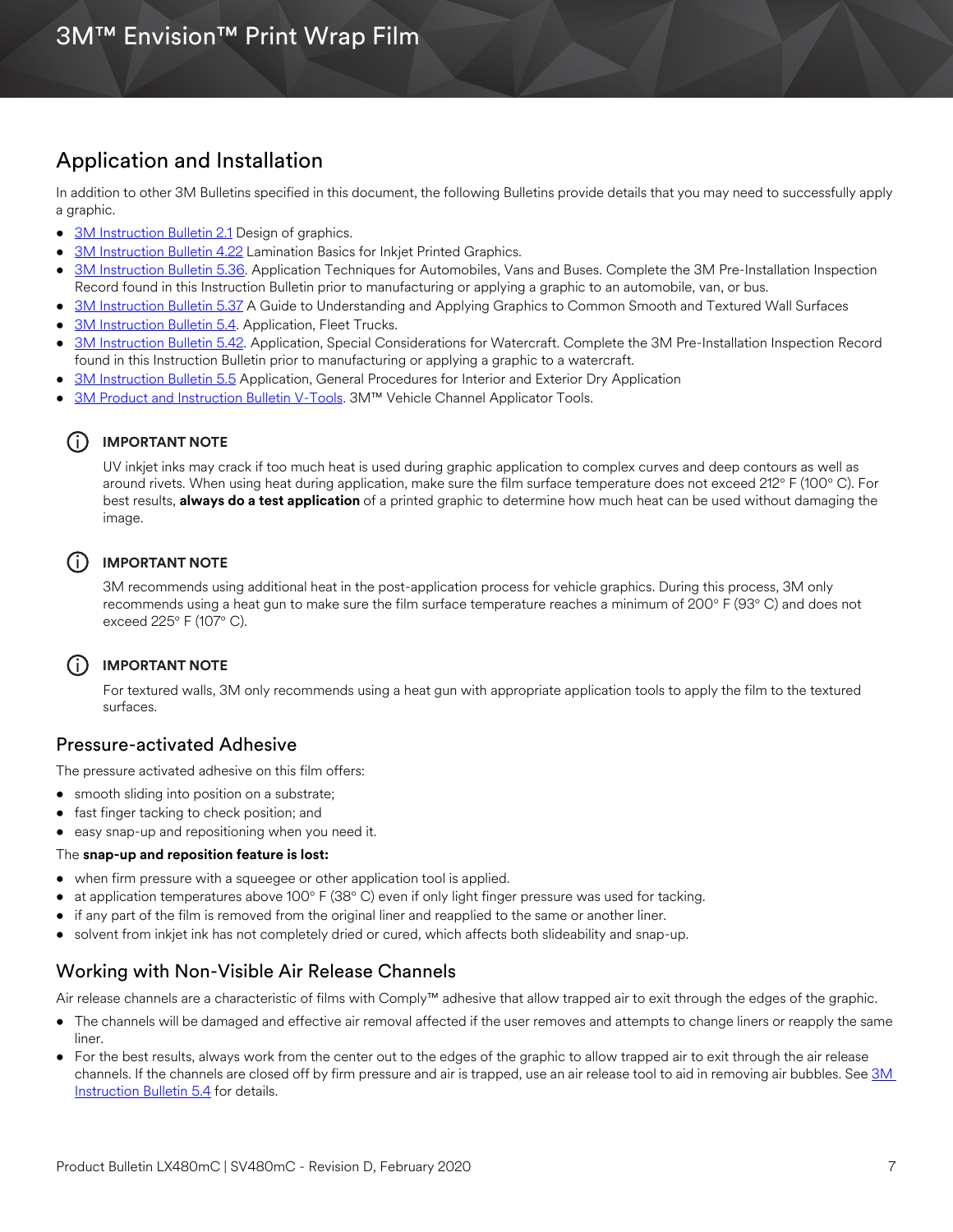# 3M™ Envision™ Print Wrap Film

# <span id="page-7-0"></span>**Stretchability**

Many finished graphic constructions can be stretched without primer or relief cuts and maintain lift resistance.

- For Automobiles, Vans and Buses, see **3M Instruction Bulletin 5.36** for details and exceptions.
- For Straight trucks, semi-trucks and semi-trailers, see [3M Instruction Bulletin 5.4](http://multimedia.3m.com/mws/media/12597O/5-4-application-of-film-to-vehicles-special-applications.pdf) for details and exceptions.

# Primer

3M recommends the use of the following primers on substrates where the film will be stretched, particularly for the edges of the film. Use primer to maximize a graphic's bond to its substrate.

- 3M™ Tape Primer 94
- 3M™ Adhesion Promoter 111

i **IMPORTANT NOTE**

## **Air Quality Regulations**

Air quality regulations on the state and municipal level may restrict or prohibit the use of certain chemicals that contain Volatile Organic Compounds (VOC's). Check with your local state environmental authorities or air quality district to determine whether use of VOC containing products may be restricted or prohibited.

# Maintenance and Cleaning

Use a cleaner designed for high-quality painted surfaces. The cleaner must be wet, non-abrasive, without solvents, and have a pH value between 3 and 11 (neither strongly acidic nor strongly alkaline). See [3M Instruction Bulletin 6.5](http://multimedia.3m.com/mws/media/12593O/6-5-storage-handling-maintenance-removal-of-films-sheetings.pdf) for details.

# Removal

Removal may require heat. 3M makes no claims as to the ease or speed of removal. See [3M Instruction Bulletin 6.5](http://multimedia.3m.com/mws/media/12593O/6-5-storage-handling-maintenance-removal-of-films-sheetings.pdf) for details.

# Shelf Life, Storage and Shipping

## Shelf Life

The shelf life is **never more than 3 years** from the date of manufacture on the original box.

If you process the film, the shelf life is changed to **1 year** from the processing date, but not later than the 3 year maximum from the manufacturing date.

## Storage Conditions

- $40^{\circ}$  to 100 °F (4° to 38 °C)
- Out of sunlight
- Clean, dry area
- Original container
- Bring the film to room temperature before use

## Shipping Finished Graphics

Flat, or rolled printed side out on 6 inch (15 cm) or larger core. This helps prevent the application tape, if used, from popping off.

# Health and Safety

# **AUTION**

When handling any chemical products, read the manufacturers' container labels and the Safety Data Sheets (SDS) for important health, safety and environmental information. To obtain SDS sheets for 3M products go to [3M.com/SDS,](http://www.3m.com/sds) or by mail or in case of an emergency, call 1-800-364-3577 or 1-651-737-6501.

When using any equipment, always follow the manufacturers' instructions for safe operation.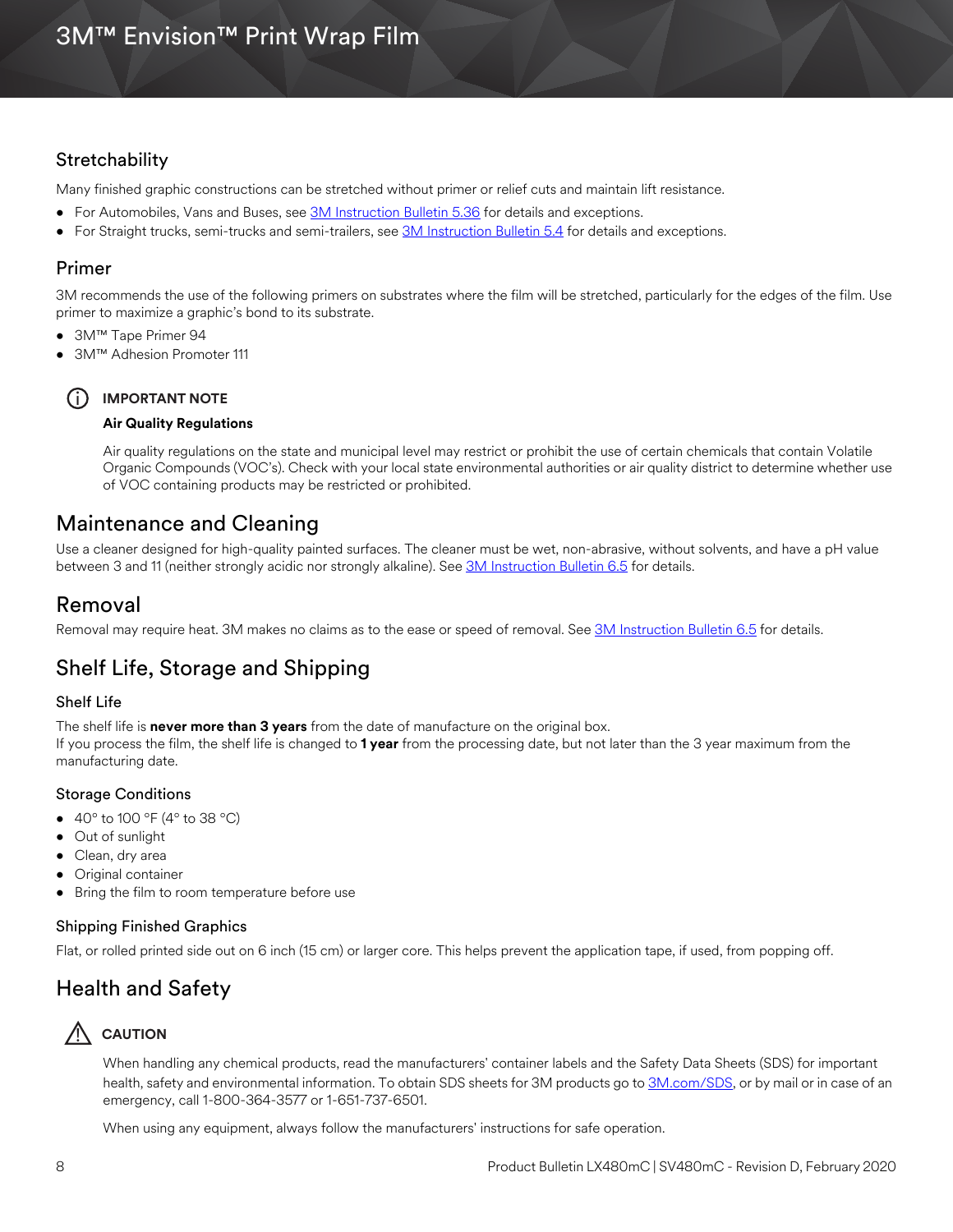# LEED v4 Credits

This section describes some of the options for acquiring LEED credits using this product.

**NOTE:** Each application is different. It is the sole responsibility of the end user to evaluate and determine whether the LEED credits listed below are applicable.

#### ID+C MR Credit, Interiors Life-Cycle Impact Reduction

- Option 1: Interior Reuse Product can be used to refinish salvaged, refurbished, or reused nonstructural materials.
- Option 2: Furniture Reuse Product can be used to refinish salvaged, refurbished, or reused furniture and furnishings.

#### ID+C, BD+C EQ Credit, Low-Emitting Materials

- Product is GREENGUARD GOLD Certified, meaning it is in compliance with the General Emissions Evaluation requirements

#### BD+C MR Credit, Building Life-Cycle Impact Reduction

- Option 3: Building and Material Reuse - Product can be used to refinish permanently installed interior elements (e.g. walls, doors).

#### BD+C MR Credit, Furniture and Medical Furnishings

- Option 3: Multi-attribute assessment of products - Product can be used to refinish permanently installed interior elements (e.g. walls, doors).

#### O+M MR Credit, Purchasing - Facility Maintenance and Renovation

- Product can be used to refinish permanently installed interior elements (e.g. walls, doors)
- Product is GREENGUARD GOLD Certified, meaning it is in compliance with the General Emissions Evaluation requirements

## Building Product Disclosure and Optimization Information

#### Environmental Product Declaration (EPD) or

Life Cycle Analysis (LCA)LCA information available under Confidential Disclosure Agreement

#### Raw Material Source and Extraction Reporting

Raw Material source and extraction information for this product is considered to be 3M confidential and is therefore not available

#### Extended Producer Responsibility

Take-back or recycling program for this product is not available

#### Bio-based Materials

Product does not meet criteria for bio-based materials

#### Wood Products

Product does not meet criteria for wood-based product

#### Materials Reuse

Product can be used to refinish salvaged, refurbished, or reused materials and furniture

#### Recycled Content

Product does not contain pre- or post-consumer recycled content

#### Material Ingredient Reporting

Product ingredient information for this product is considered to be 3M confidential and is therefore not available